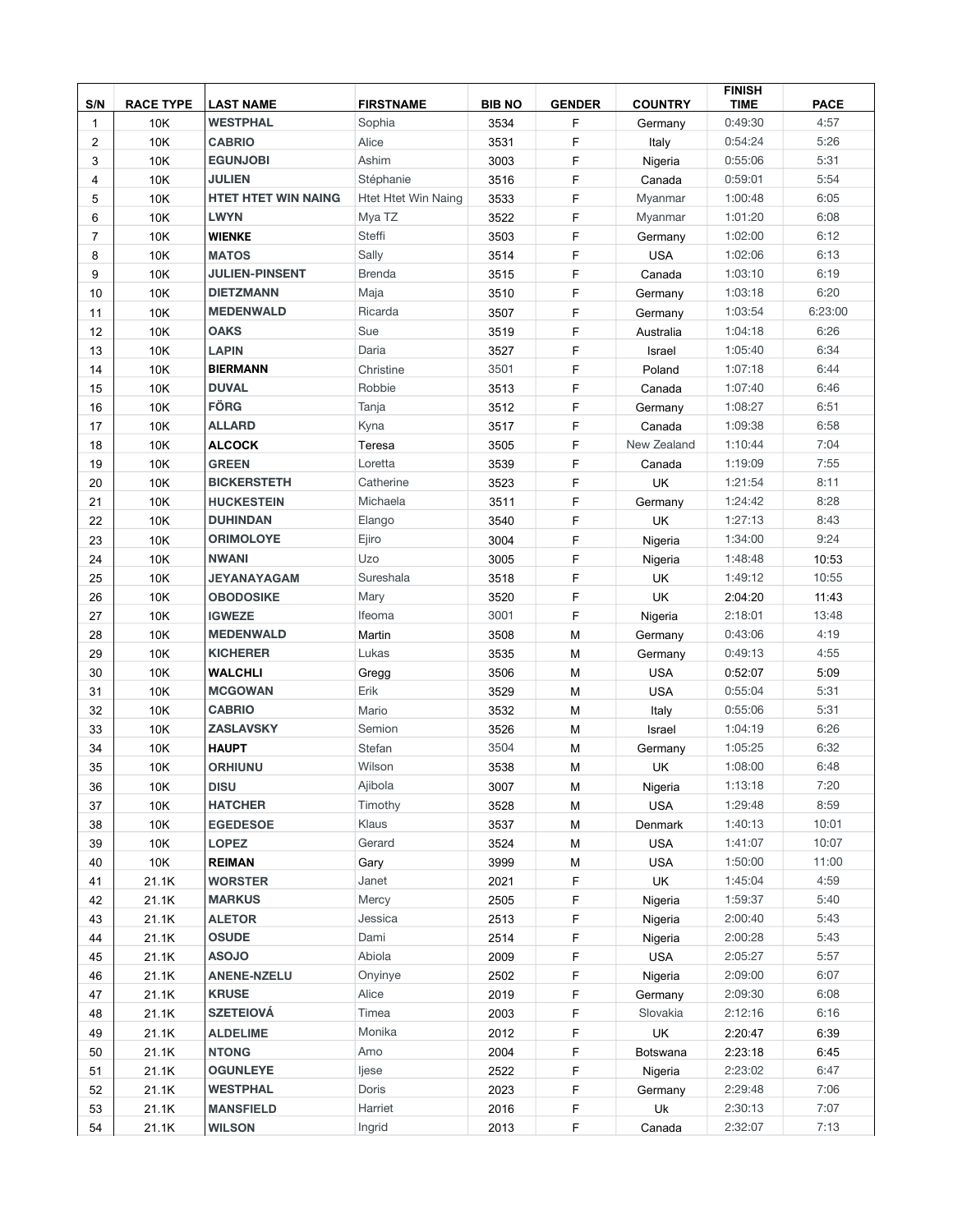| S/N | <b>RACE TYPE</b> | <b>LAST NAME</b>      | <b>FIRSTNAME</b> | <b>BIB NO</b> | <b>GENDER</b> | <b>COUNTRY</b> | <b>FINISH</b><br><b>TIME</b> | <b>PACE</b> |
|-----|------------------|-----------------------|------------------|---------------|---------------|----------------|------------------------------|-------------|
| 55  | 21.1K            | <b>LANFORD</b>        | Jane             | 2015          | F             | <b>USA</b>     | 2:32:41                      | 7:14        |
| 56  | 21.1K            | <b>RABE</b>           | Anne             | 2022          | F             | Germany        | 2:34:51                      | 7:20        |
| 57  | 21.1K            | <b>MAHACHI ABIOLA</b> | Nyaradzai        | 2512          | F             | Zimbabwe       | 2:38:52                      | 7:32        |
| 58  | 21.1K            | <b>OSHINYIMIKA</b>    | Titobi           | 2516          | F             | Nigeria        | 2:45:37                      | 7:51        |
| 59  | 21.1K            | <b>HARRISON</b>       | <b>Boma</b>      | 2504          | F             | Nigeria        | 2:50:15                      | 8:04        |
| 60  | 21.1K            | <b>MORENA</b>         | Morongoa         | 2020          | F             | South Africa   | 2:50:40                      | 8:05        |
| 61  | 21.1K            | <b>MITCHELL</b>       | Karen            | 2018          | F             | <b>USA</b>     | 3:28:26                      | 9:53        |
| 62  | 21.1K            | <b>STEMSHORN</b>      | May              | 2007          | F             | Canada         | 4:30:31                      | 12:41       |
| 63  | 21.1K            | <b>BUSHNELL</b>       | Corinna          | 2002          | F             | <b>USA</b>     | 5:30:44                      | 15:41       |
| 64  | 21.1K            | <b>PETRILOS</b>       | Katje            | 2008          | F             | Germany        | No Result                    | No Result   |
| 65  | 21.1K            | <b>ONYEKWELU</b>      | Chukwubuikem     | 2506          | M             | Nigeria        | 1:43:35                      | 4:55        |
| 66  | 21.1K            | <b>NARZARY</b>        | Jwngshar         | 2525          | M             | India          | 1:45:04                      | 4:59        |
| 67  | 21.1K            | <b>AKANDE</b>         | Akinjide         | 2503          | M             | Nigeria        | 1:48:01                      | 5:07        |
| 68  | 21.1K            | <b>VERHEIJEN</b>      | Danladi          | 2508          | M             | Nigeria        | 1:57:41                      | 5:33        |
| 69  | 21.1K            | <b>AJULUCHUKWU</b>    | Kaelo            | 2517          | M             | Nigeria        | 2:14:49                      | 6:23        |
| 70  | 21.1K            | <b>OKOYA</b>          | Segun            | 2010          | M             | Nigeria        | 2:15:01                      | 6:24        |
| 71  | 21.1K            | <b>HOSTY</b>          | Ged              | 2005          | M             | UK             | 2:18:26                      | 6:34        |
| 72  | 21.1K            | <b>HASSAN</b>         | Ibrahim          | 2519          | M             | Nigeria        | 2:21:09                      | 6:41        |
| 73  | 21.1K            | <b>DADA</b>           | Gbenga           | 2521          | M             | Nigeria        | 2:20:55                      | 6:41        |
| 74  | 21.1K            | <b>MOTOKWALA</b>      | James            | 2509          | М             | Nigeria        | 2:21:59                      | 6:44        |
| 75  | 21.1K            | <b>OSINDERO</b>       | Adetaiwo         | 2511          | M             | Nigeria        | 2:42:40                      | 7:43        |
| 76  | 21.1K            | <b>GERAT</b>          | Andy             | 2000          | M             | Germany        | 2:55:57                      | 8:20        |
| 77  | 21.1K            | <b>RAGUSO</b>         | Giuseppe         | 2024          | M             | Germany        | 3:07:58                      | 8:55        |
| 78  | 21.1K            | <b>SMITH</b>          | Kamika           | 2001          | M             | <b>USA</b>     | 3:26:07                      | 9:46        |
| 79  | 21.1K            | <b>SHAW</b>           | Clay             | 2017          | М             | <b>USA</b>     | 3:28:50                      | 9:54        |
| 80  | 21.1K            | <b>WESTPHAL</b>       | Klaus            | 1522          | М             | Germany        | 3:39:33                      | 10:25       |
| 81  | 42.2K            | <b>JOHANSEN</b>       | Heidi            | 1516          | F             | Denmark        | 3:47:25                      | 5:23        |
| 82  | 42.2K            | <b>MADUKA</b>         | Chioma           | 1510          | F             | Nigeria        | 4:12:14                      | 5:59        |
| 83  | 42.2K            | <b>CARLUCCI</b>       | Lisa             | 1523          | F             | <b>USA</b>     | 4:17:12                      | 6:06        |
| 84  | 42.2K            | <b>DAVYDENKO</b>      | Maria            | 1504          | F             | <b>USA</b>     | 4:38:00                      | 6:35        |
| 85  | 42.2K            | <b>POMPEO</b>         | Cheri            | 1507          | F             | <b>USA</b>     | 5:25:21                      | 7:43        |
| 86  | 42.2K            | <b>WANT</b>           | Merle            | 1513          | F             | Australia      | 5:25:45                      | 7:43        |
| 87  | 42.2K            | <b>STURZAKER</b>      | Jane             | 1512          | F             | Australia      | 5:27:51                      | 7:46        |
| 88  | 42.2k            | <b>LANGLOIS</b>       | Melinda          | 1505          | F             | Phillipines    | 5:41:22                      | 8:05        |
| 89  | 42.2K            | <b>ODUNSI</b>         | Onohi            | 1002          | F             | Nigeria        | 5:54:01                      | 8:23        |
| 90  | 42.2K            | <b>ADEYEMI</b>        | Moyinoluwa       | 1514          | F             | Nigeria        | 6:00:46                      | 8:33        |
| 91  | 42.2K            | <b>ROTIMI</b>         | Ann              | 1505          | F             | Nigeria        | 6:11:41                      | 8:38        |
| 92  | 42.2K            | <b>AKINBODE</b>       | Adedayo          | 1001          | F             | Nigeria        | 6:23:35                      | 9:05        |
| 93  | 42.2K            | <b>LIBASCI</b>        | Fran             | 1508          | F             | <b>USA</b>     | 6:23:32                      | 9:05        |
| 94  | 42.2K            | <b>MORGAN</b>         | Rhian            | 1519          | F             | Australia      | 6:26:04                      | 9:09        |
| 95  | 42.2K            | <b>FAYOLA</b>         | Revi             | 1503          | F             | Indonesia      | 7:00:33                      | 9:58        |
| 96  | 42.2K            | <b>MICHELSEN</b>      | Karen            | 1501          | F             | Canada         | 7:52:09                      | 11:11       |
| 97  | 42.2K            | <b>JAEGER</b>         | Kati             | 1517          | F             | Germany        | No Result                    | No Result   |
| 98  | 42.2K            | <b>ADEGBOYEGA</b>     | Oluwadamilare    | 1012          | M             | Nigeria        | 2:13:45                      | 3:10        |
| 99  | 42.2K            | <b>KOVACS</b>         | Attila           | 1524          | M             | <b>USA</b>     | 2:55:57                      | 4:10        |
| 100 | 42.2K            | LÖWENBORG             | Richard          | 1505          | M             | Sweden         | 2:58:03                      | 4:13        |
| 101 | 42.2K            | <b>NMEZI</b>          | Murphy           | 1521          | M             | <b>USA</b>     | 3:58:24                      | 5:39        |
| 102 | 42.2K            | <b>ZARAFIN</b>        | Dan              | 1502          | M             | Romania        | 5:12:39                      | 7:25        |
| 103 | 42.2K            | <b>EZEOKE</b>         | Marcel           | 1015          | M             | Nigeria        | 5:13:30                      | 7:26        |
| 104 | 42.2K            | <b>EMRINGER</b>       | Louis            | 1518          | M             | Luxembourg     | 5:16:18                      | 7:30        |
| 105 | 42.2K            | <b>BIERER</b>         | Donald           | 1999          | M             | <b>USA</b>     | 5:29:32                      | 7:49        |
| 106 | 42.2K            | <b>SHOWOLE</b>        | Gbenga           | 1006          | M             | Nigeria        | 5:36:47                      | 7:57        |
| 107 | 42.2K            | <b>NWANKWO</b>        | Uzo              | 1505          | M             | Nigeria        | 6:04:33                      | 8:38        |
| 108 | 42.2K            | <b>FATT QUEK</b>      | Kia              | 1509          | М             | Malaysia       | 6:48:52                      | 9:41        |